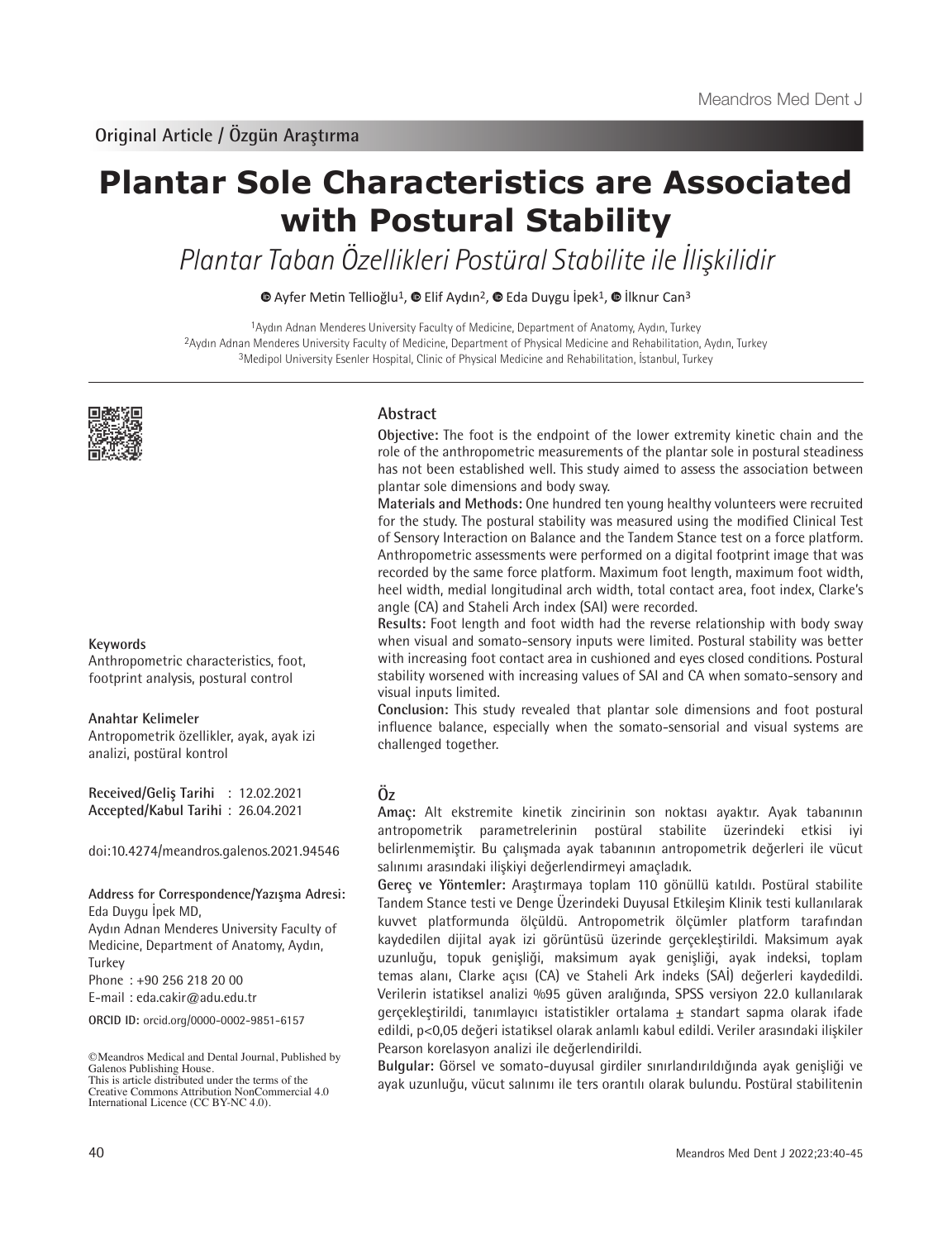gözler kapalı iken yumuşak zeminde ayak temas alanı arttıkça daha iyi olduğu tespit edildi. Görsel ve somato-duyusal girdiler sınırlı olduğunda CA ve SAİ'nin artan değerleri ile postüral stabilite kötüleşti.

**Sonuç:** Bu çalışma, ayak duruşu ve plantar taban boyutlarının özellikle görsel ve somato-duyusal sistemler sınırlandırıldığında dengeyi etkilediğini ortaya koymuştur.

# **Introduction**

Postural stability represents the act of maintaining the body in a state of balance and requires constant integrations of vestibular, visual, musculoskeletal, and environmental factors. Postural steadiness and balance is fundamental to activities of daily living and sports. Aging, neurodegenerative diseases, musculoskeletal impairments such as contractures, muscle weakness, and limited range of motion interfere with postural control. Understanding factors that contribute to postural stability can help to improve motor strategies in sports and rehabilitation.

The foot is the endpoint of the lower extremity kinetic chain and contact surface of our body to the environment. The plantar sole bears and conducts all the forces of the body to the surface. Vice versa, the plantar sole carries tactile information from the supporting surface to the central nervous system in order to maintain balance. The foot has a relatively small base for maintaining postural control and small alterations of its structure may give cause for load changes during posture correction. Therefore, the maintenance of postural stability when performing functional tasks can be influenced by foot characteristics.

The association between foot and postural control has been investigated in many studies. Studies have shown foot posture, strength, range of motion, and foot angle are contributing factors on postural stability (1-5). However, there is little published data on the possible relation between plantar sole dimensions and postural stability. A previous study by Molikova et al. (6) established that postural stability was related to foot width and length. Another study conducted by Angın et al. (1) focused on the relation between standardized foot size (calculated as foot width divided by foot length) and postural sway on unilateral stance. The authors observed decreased sway velocity with increasing standardized foot size. However, the foot is a complex structure and every single part plays fundamental roles in functional activities. The size and settlement of every bone and joint can differ

in all individuals and this is independent from body proportions, height, and weight. Accordingly, if we intend to understand the foot's contribution to balance, it is not sufficient to limit foot dimensions only to length and width.

Although some research has studied the influence of foot length and width on postural sway, there is still very little scientific understanding of the relation between postural stability and detailed anthropometric measurements of the foot sole. Therefore, the aim of this present study was to find and discuss any association between plantar sole dimensions and body sway.

## **Materials and Methods**

#### **Participants**

In this study a cross-sectional design was used. One hundred ten young healthy volunteers from the student population of a medical faculty were recruited for the study. Exclusion criteria were a history of neurologic, visual or vestibular disorder and orthopedic disorders. The study was approved by the local ethics committee (protocol no: 2017/1192, date: 06.07.2017) and each participants signed informed consent form.

#### **Postural Stability Assessment**

Measurement of postural stability was performed using the modified Clinical Test of Sensory Interaction on Balance (mCTSIB) and the Tandem Stance test (TS) on a force platform (RScan International, Olen, Belgium) according to procedures described by Cohen et al. (7) This platform consisted of 4096 sensors with a data acquisition frequency of 300 Hz. The active sensor area was 325 mm x 488 mm, which was synchronized to a personal computer.

The mCTSIB consists of four conditions for balance assessment: eyes closed on a firm surface (EC), eyes open on a firm surface (EO), eyes closed on a foam-cushioned surface (CEC) and eyes open on a foam-cushioned surface (CEO). Each condition of the mCTSIB and TS were repeated 3 times for 10 seconds. Each mean value of three measurements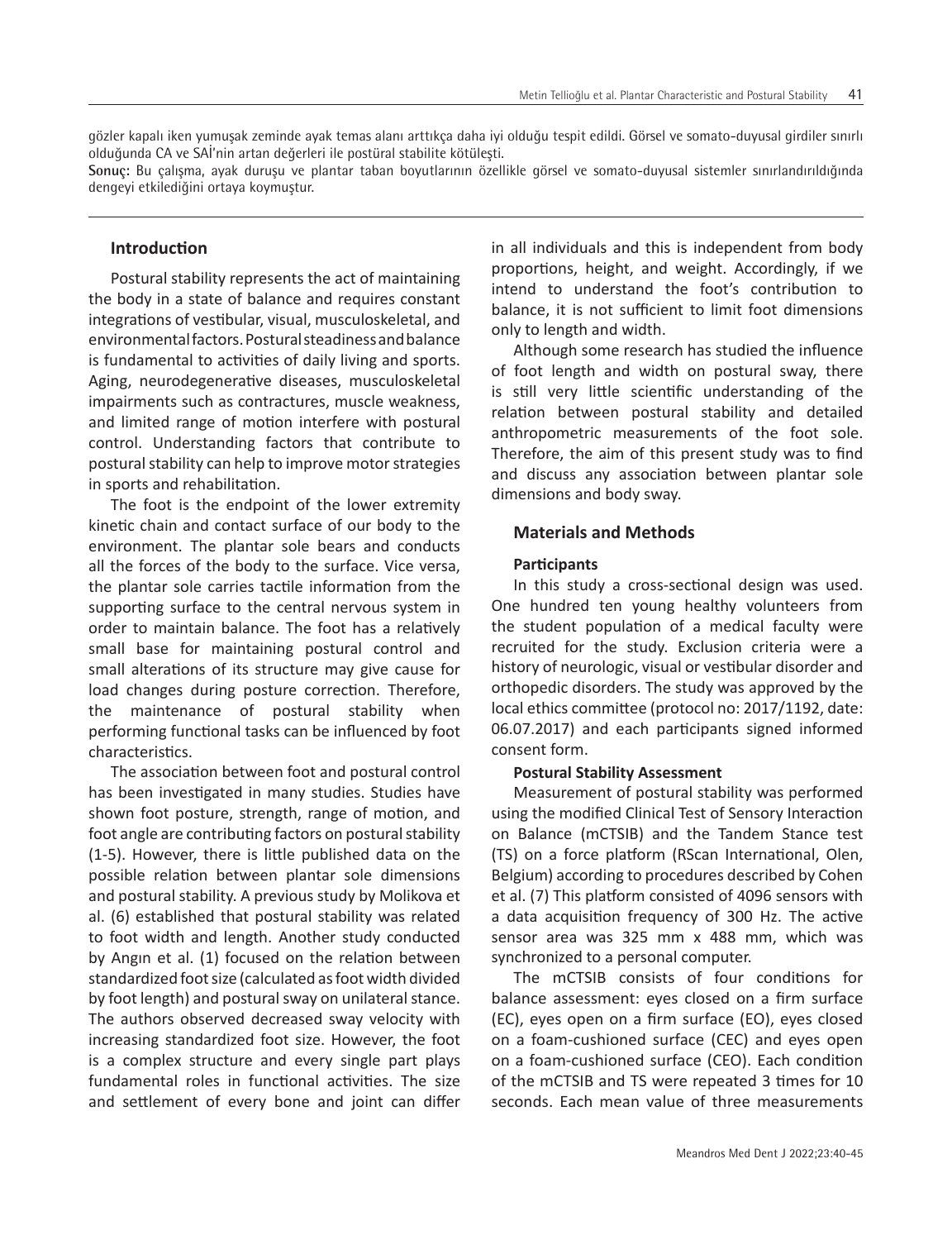was taken as a final score and included into the statistical analysis.

#### **Anthropometric Measurements**

Anthropometric assessments were performed on a digital footprint image that was recorded by the force platform (Figure 1). All measurements were made using RSscan® software.



**Figure 1.** Representation of anthropometric measurements on digital footprint image. A line: maximum foot length; B line; maximum foot width; C line; medial longitudinal arch width; D line; heel width; Clarke's angle: E, Staheli Arch index: C/D

Maximum foot length and width were measured from the longest and widest points of the foot. Heel width and medial longitudinal arch width were recorded as well. Total plantar contact area was calculated using specific software. Also, foot index (FI) was calculated by dividing foot width (cm) by foot length (cm).

Clarke's angle (CA) is an objective, reliable and sensitive method for measuring the height of the internal longitudinal arch (8,9). It is defined as an angle between a line that joins the more internal point of the forefoot and the more internal point of the rear foot with another line that joins the more internal point of the forefoot with the deeper part of the footprint. While CA under 31 °C refers tendency to flat feet and/or pronation, above 41 °C refers to cavus foot.

The Staheli Arch index (SAI) is the midfoot width to hindfoot width ratio, which is calculated to illustrate foot arch development (10). A lower index value means a higher arch.

#### **Statistical Analysis**

Statistical analysis of the data was performed using SPSS version 22.0 at 95% confidence interval, descriptive statistics were expressed as mean ± standard deviation, p<0.05 was considered significant. Relationships between variables were evaluated with Pearson's correlation test.

#### **Results**

In total, 110 subjects 44 females (height 165.4±7.2 cm, and weight 59.2±11.3 kg) and 66 males (height 178.1 $\pm$ 6.6 cm, and weight 75.2 $\pm$ 12.7 kg) participated in the study. The mean age of the subjects was  $20.3 \pm 1.6$  years.

Table 1 shows the results of the correlation analyses between mCTSIB and plantar sole anthropometric measurements. Foot length had reverse relationship with body sway when visual input was eliminated. This relation was more significant when both visual and somato-sensory input were limited. The same relationship was observed for foot width; postural sway decreased significantly with increasing foot width in cushioned EC measurements. CA was significantly related to body sway in the CEC position. The body became more stable with increasing CA. Postural stability was better with increasing foot contact area in cushioned EC conditions. The SAI was significantly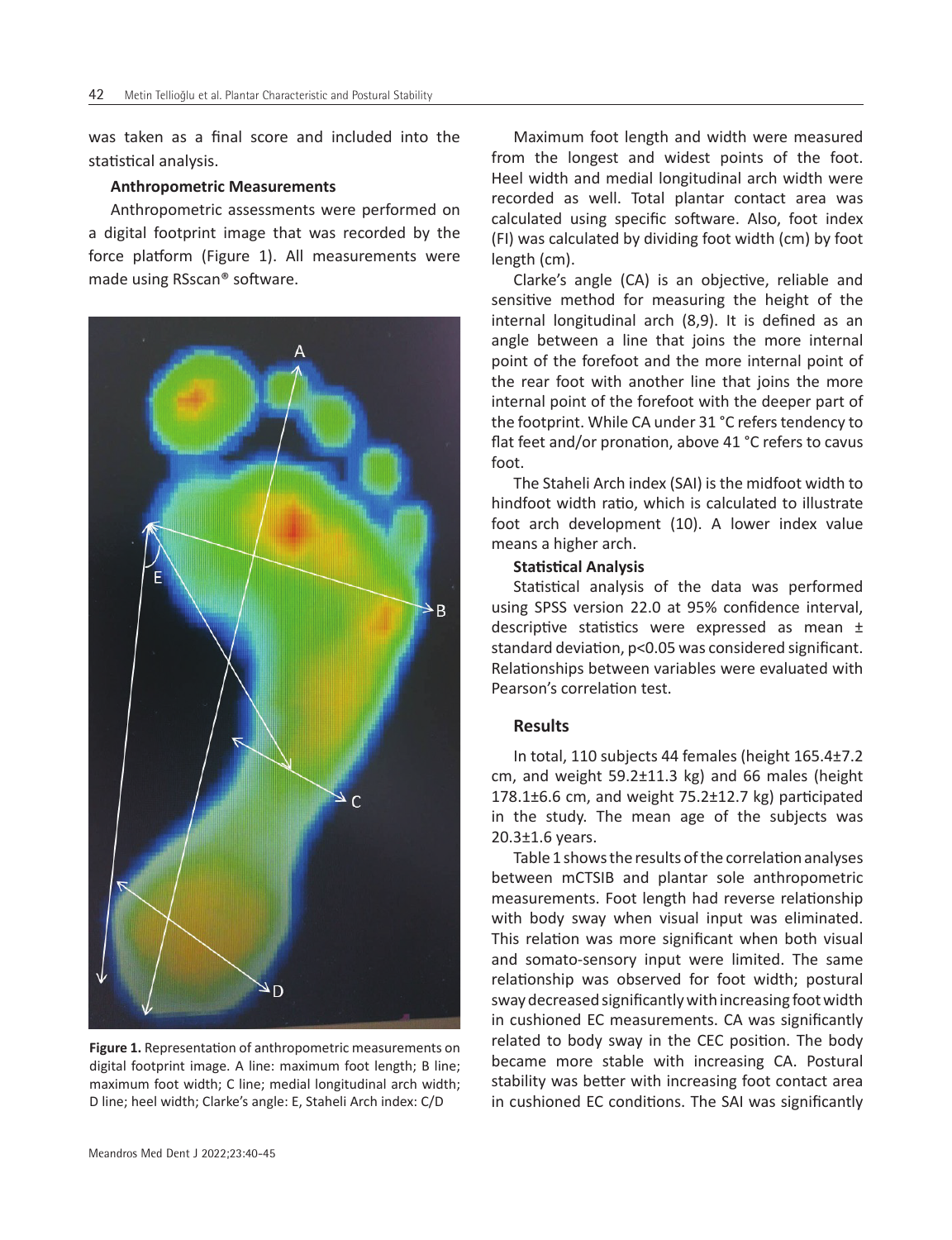| <b>Sensory Interaction scores</b>                                          |           |          |               |          |          |               |          |               |                |           |               |                |
|----------------------------------------------------------------------------|-----------|----------|---------------|----------|----------|---------------|----------|---------------|----------------|-----------|---------------|----------------|
|                                                                            | AP-EO     | ML-EO    | <b>TSW-EO</b> | AP-EC    | ML-EC    | <b>TSW-EC</b> | AP-CEO   | <b>ML-CEO</b> | <b>TSW-CEO</b> | AP-CEC    | <b>ML-CEC</b> | <b>TSW-CEC</b> |
| Foot<br>length                                                             | 0.072     | 0.050    | 0.061         | $-0.169$ | $-0.177$ | $0.192*$      | $-0.159$ | $-0.156$      | $-0.176$       | $-0.215*$ | $-0.206*$     | $-0.229*$      |
| Foot<br>width                                                              | $-0.161$  | $-0.023$ | $-0.078$      | $-0.066$ | $-0.166$ | $-0.133$      | $-0.023$ | $-0.025$      | 0.033          | $-0.113$  | $-0.098$      | $-0.112$       |
| Heel<br>width                                                              | 0.100     | 0.132    | 0.049         | 0.124    | 0.092    | 0.005         | $-0.001$ | 0.036         | $-0.052$       | 0.045     | $-0.007$      | $-0.008$       |
| <b>MLA</b><br>width                                                        | $-0.042$  | $-0.016$ | $-0.056$      | $-0.013$ | $-0.043$ | $-0.019$      | 0.140    | 0.091         | $0.302**$      | 0.075     | 0.025         | $-0.007$       |
| PCA                                                                        | 0.004     | 0.020    | $-0.095$      | $-0.057$ | $-0.133$ | $-0.160$      | $-0.081$ | $-0.086$      | $-0.107$       | $-0.166$  | $-0.146$      | $-0.190*$      |
| l Fl                                                                       | $-0.211*$ | $-0.069$ | $-0.120$      | $-0.072$ | $-0.021$ | 0.021         | 0.110    | 0.100         | 0.173          | 0.048     | 0.062         | 0.058          |
| <b>SAI</b>                                                                 | $-0.053$  | $-0.030$ | $-0.053$      | $-0.024$ | $-0.050$ | $-0.021$      | 0.144    | 0.092         | $0.308**$      | 0.073     | 0.027         | 0.025          |
| CA                                                                         | 0.055     | 0.000    | 0.015         | 0.016    | $-0.033$ | $-0.002$      | $-0.019$ | 0.019         | $-0.091$       | $-0.204*$ | $-0.061$      | 0.027          |
| $   -$<br>$- - -$<br>$\cdots$<br>.<br>$\overline{\phantom{a}}$<br>$\cdots$ |           |          |               |          |          |               |          |               |                |           |               |                |

**Table 1. Associations between the modified anthropometric measurements of the plantar sole and Clinical Test of** 

AP: Antero-posterior, ML: Medio-lateral, EO: Eyes open, EC: Eyes closed, CEO: Cushioned eyes open, CEC: Cushioned eyes closed, TSW: Total sway, MLA: Medial longitudinal arch, FI: Foot index, PCA: Plantar contact area, SAI: Staheli Arch index, CA: Clarke's angle, \*p<0.05, \*\*p<0.01

related to total sway when somato-sensory input was limited. Postural stability worsened with increasing values of SAI. Wider heel width was significantly associated with greater antero-posterior body sway in TS when visual input was eliminated.

The associations between postural sway in a TS and anthropometric measurements of the plantar sole are represented in Table 2. There was no relationship between body sway in the TS position and plantar sole measurements.

The correlation analysis between foot width, FI, and body sway revealed no significant influence of these variables on postural stability.

# **Discussion**

The present study investigated the impact of the structural properties of the foot to postural stability. The most significant body sway alterations observed were foot dimensions and foot posture when somato-sensory and visual inputs were limited. This result highlights the importance of foot structure on maintaining posture when other components of balance control are deprived.

In the present study, healthy individuals with smaller foot dimensions according to foot length, foot width and FI, demonstrated a significant increase in total body sway during bipedal stance on foam when their eyes were closed. This finding indicated that increasing foot dimensions are associated with better postural stability, especially on uneven

|                                                       |  |  |  | Table 2. Associations between anthropometric |  |  |  |
|-------------------------------------------------------|--|--|--|----------------------------------------------|--|--|--|
| measurements of the plantar sole and postural sway in |  |  |  |                                              |  |  |  |
| tandem stance                                         |  |  |  |                                              |  |  |  |

|                                                                                                                                                                                          | AP-EO    | ML-EO    | <b>TSW-EO</b> |  |  |  |
|------------------------------------------------------------------------------------------------------------------------------------------------------------------------------------------|----------|----------|---------------|--|--|--|
| Foot length                                                                                                                                                                              | $-0.079$ | 0.067    | $-018$        |  |  |  |
| Foot width                                                                                                                                                                               | 0.031    | $-0.036$ | $-0.170$      |  |  |  |
| Heel width                                                                                                                                                                               | 0.021    | 0.134    | $-0.003$      |  |  |  |
| MLA width                                                                                                                                                                                | 0.059    | 0.133    | 0.095         |  |  |  |
| <b>PCA</b>                                                                                                                                                                               | $-0.134$ | 0.011    | $-0.091$      |  |  |  |
| FI.                                                                                                                                                                                      | $-0.042$ | $-0.080$ | $-0.088$      |  |  |  |
| SAI                                                                                                                                                                                      | 0.059    | 0.124    | 0.103         |  |  |  |
| CA                                                                                                                                                                                       | $-0.158$ | $-0.097$ | $-0.060$      |  |  |  |
| AP: Antero-posterior, ML: Medio-lateral, EO: Eyes open, TSW: Total<br>sway, FI: Foot index, PCA: Plantar contact area, SAI: Staheli Arch index,<br>CA: Clarke's angle, *p<0.05, **p<0.01 |          |          |               |  |  |  |

surfaces and with limitation of visual input. This finding is reasonable because the foot neutralizes the forces produced by the body in order to provide postural correction. When somato-sensory and visual systems are challenged, people who have larger foot dimensions will have the advantage of a relatively wider base of support. In addition, people need more tactile stimulation from the surface when visual input is limited. A relatively larger contact surface area would provide more cutaneous sensation.

Parallel to our results, previous literature demonstrated diminished body sway in individuals with larger plantar contact area (1). Authors revealed that foot size was inversely related with postural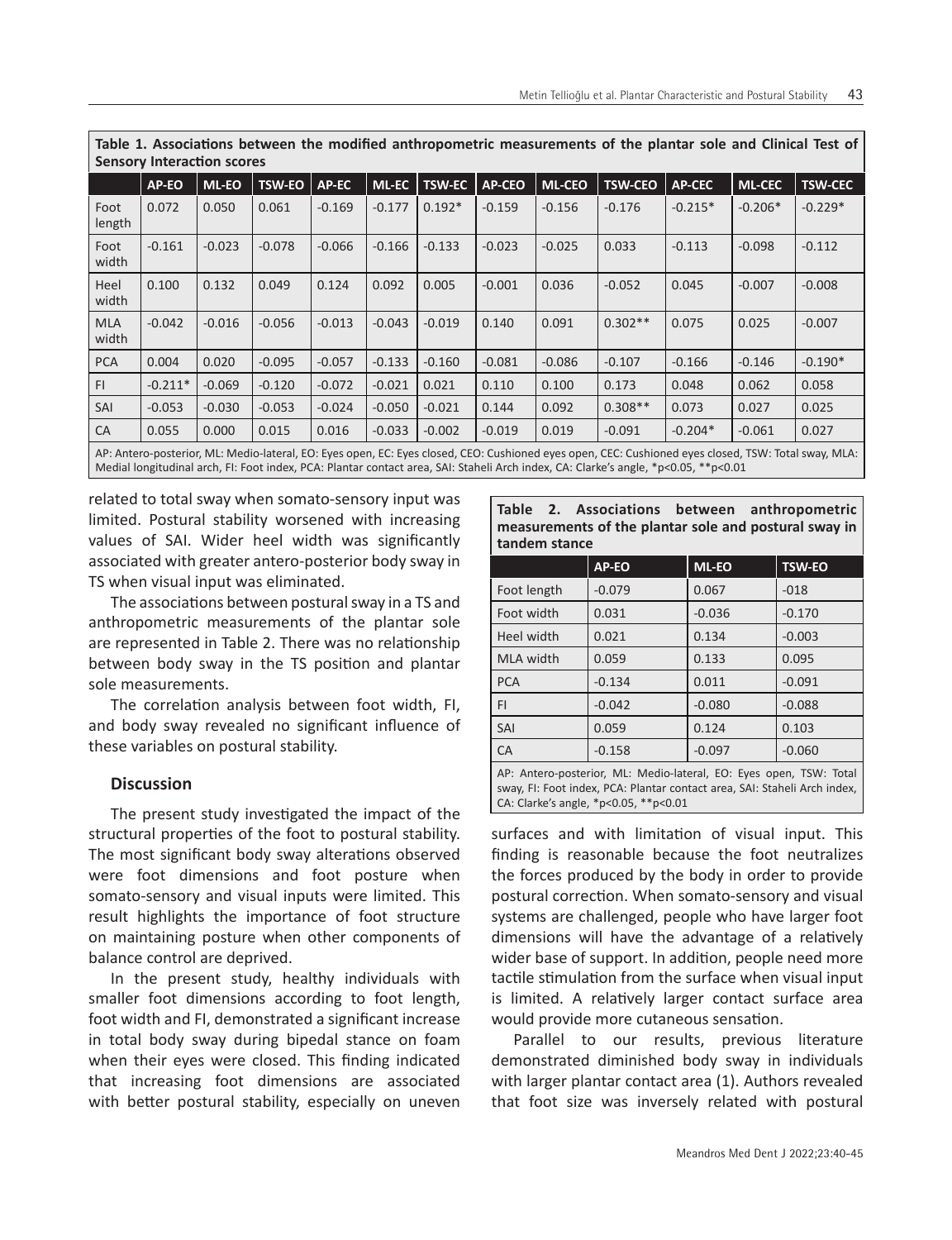sway velocity. They explained this entity by the larger support surface. Different from these previous studies, we found that foot dimensions were not important until the surface became rough. This result is important for the performance of people doing outdoor recreational and sporting activities.

Footprint analysis is one of the clinical approaches for identifying flatfoot. The Staheli plantar arch index and CA were proposed as indicators of plantar arch development. Our findings revealed that participants exhibiting more pronated feet had poorer performance in postural control when their eyes were closed. We confirmed this result both with the SAI and CA.

Previous literature has presented contradictory findings about the effect of foot posture on postural stability. Angın et al.'s (1) findings revealed that people with prone foot posture had increased sway velocity of center of gravity in a unilateral stance when their eyes were closed. Similarly, in another survey conducted by Spink et al. (4) older volunteers with prone foot posture demonstrated worse performance in postural sway control on foam. In the same vein, Cobb et al. (11) demonstrated higher antero-posterior postural sway in younger people with forefoot varus. Contrary to these results, there are findings that support increased postural sway in individuals with less plantar contact surface. Lin et al. (12) found higher sway area with eyes closed on foam in children aged 4-5 years. On the other hand, their results were not significant in children aged between 8 and 9 years when the foot arch development had been occurred. Another study conducted by Hertel et al. (2) demonstrated higher postural sway area in young individuals with pes cavus. We found increased body sway scores among volunteers with more pronated feet. The findings of our study were confirmed with two common quantitative assessment systems that were designed for the analysis of flatfoot.

These results suggest that prone foot posture could be a contributing factor in impaired postural stability. There are a number of possible explanations for this: 1) with increasing arch index values, increased stress is placed on the osseous, muscular, and ligamentous supports of the foot arch, which may disturb proper weight bearing and provide higher postural sway; 2) it is reasonable to assume that increased pronation of the foot influences lower extremity kinematics, which could also influence postural control strategies.

Our results imply that the influence of the heel width to body sway is very subtle. A possible explanation for this is that forefoot joints are fundamental in giving elasticity to the foot during stance and they allow it to adapt better to unreliable surfaces. So, forefoot dimensions have an impact on balance. On the other hand, the rear foot comprises the ankle joint and the talocalcaneonavicular joint. The rear foot joints secure movement in at least one direction and the inclination angle of the ankle joint contributes to stability during stance. Hence, a foot with larger forefoot dimensions could be able to react and neutralize forces that contribute to body sway more sufficiently.

This study has several limitations. As our study did not include three-dimensional measurements of the foot structure, it is not clear whether our findings represent the real impact of foot structure on postural sway. In addition, postural control of the whole body requires the participation of the postural muscles of the trunk and lower extremities. Thus, the results of this study could be limited to the postural correction strategies of the foot but not whole-body postural control. Other anthropometric measurements of the body could influence balance but they were not the subject of this present study. These limitations could be the target of future studies.

# **Conclusion**

There is very little scientific understanding of the relation between postural stability and detailed anthropometric measurements of the foot sole. Therefore, we were assess the association between plantar sole dimensions and body sway.

This study revealed that plantar sole dimensions and foot posture influence balance, especially when the somato-sensorial and visual systems are challenged together. It seems more reasonable to analyze foot characteristics that influence balance for guiding training facilities in sports and recreational activities in order to achieve a more stable balance and to prevent injuries.

# **Ethics**

**Ethics Committee Approval:** The present cohort study was designed as a survey and was approved by the Clinical Research Ethics Committee of Adnan Menderes University (protocol no: 2017/1192, date: 06.07.2017)